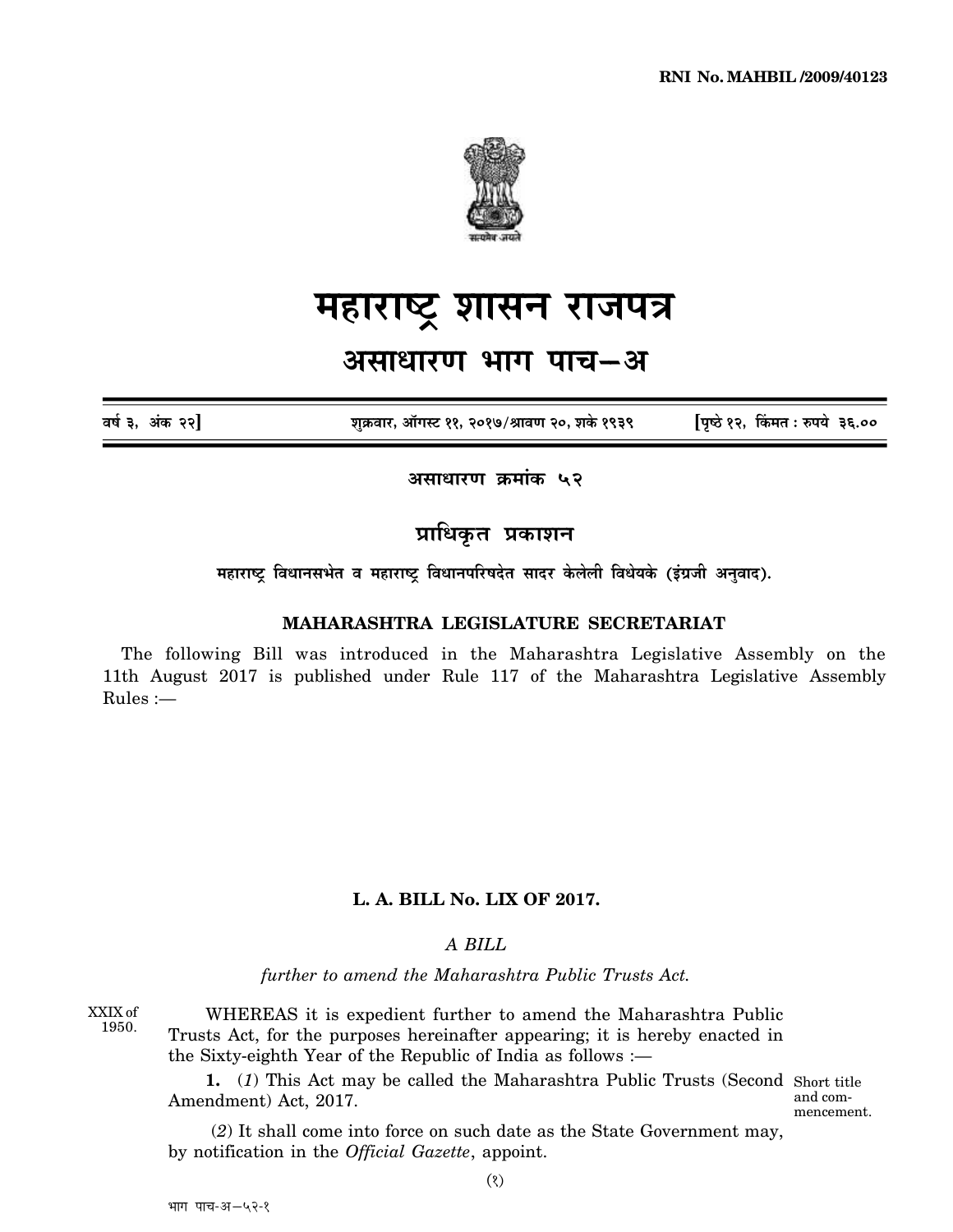**2.** In section 2 of the Maharashtra Public Trusts Act (hereinafter referred to as "principal Act"),— Amendment of section 2 of XXIX of 1950.

 $(a)$  after clause  $(2)$ , the following clause shall be inserted, namely :—

"(*2A*) "beneficiary" means any person entitled to any of the benefit as per the objects of the trust explained in the trust deed or the scheme made as per this Act and constitution of the trust and no other person;";

 $(b)$  for clause  $(4)$ , the following clause shall be substituted, namely :—

"(*4*) "Court" means the High Court of Judicature at Bombay;".

**3.** In section 5 of the principal Act, in sub-section (*2A*), for clause (*c*), the following clause shall be substituted, namely :— Amendment of section 5 of XXIX of 1950.

> "(*c*) who holds a degree of law of any University established by law or any other University recognised by the State Government in this behalf and has worked in the Charity Organisation for not less than 5 years after obtaining such degree on a post not lower in rank than Senior Clerk or Steno-Typist and has passed the competitive departmental examination to be conducted as per the rules prescribed by the Charity Commissioner.".

Amendment of section 22 of XXIX of 1950.

**4.** In section 22 of the principal Act,—

 $(a)$  to sub-section  $(1)$ , the following proviso shall be added, namely :—

"Provided that, the Deputy or Assistant Charity Commissioner may extend the period of ninety days for reporting the change on being satisfied that there was a sufficient cause for not reporting the change within the stipulated period subject to payment of costs by the reporting trustee, which shall be credited to the Public Trust Administration Fund.";

(*b*) to sub-section (*2*), the following provisos shall be added, namely :—

" Provided that, in the case of change in the names and addresses of the trustees and the managers or the mode of succession to the office of the trusteeship and managership, the Deputy or Assistant Charity Commissioner may pass order provisionally accepting the change within period of fifteen working days and issue a notice inviting objections to such change within thirty days from the date of publication of such notice :

Provided further that, if no objections are received within the said period of thirty days, the order accepting the change provisionally under the first proviso shall become final and entry thereof shall be taken in the register kept under section 17 in the prescribed manner:

Provided also that, if objections are received within the said period of thirty days, the Deputy or Assistant Charity Commissioner may hold an enquiry in the prescribed manner and record a finding, as provided by sub-section (*3*) of this section, within three months from the date of filing objections.";

(*c*) in sub-section (*3*), the words "or applications" shall be deleted.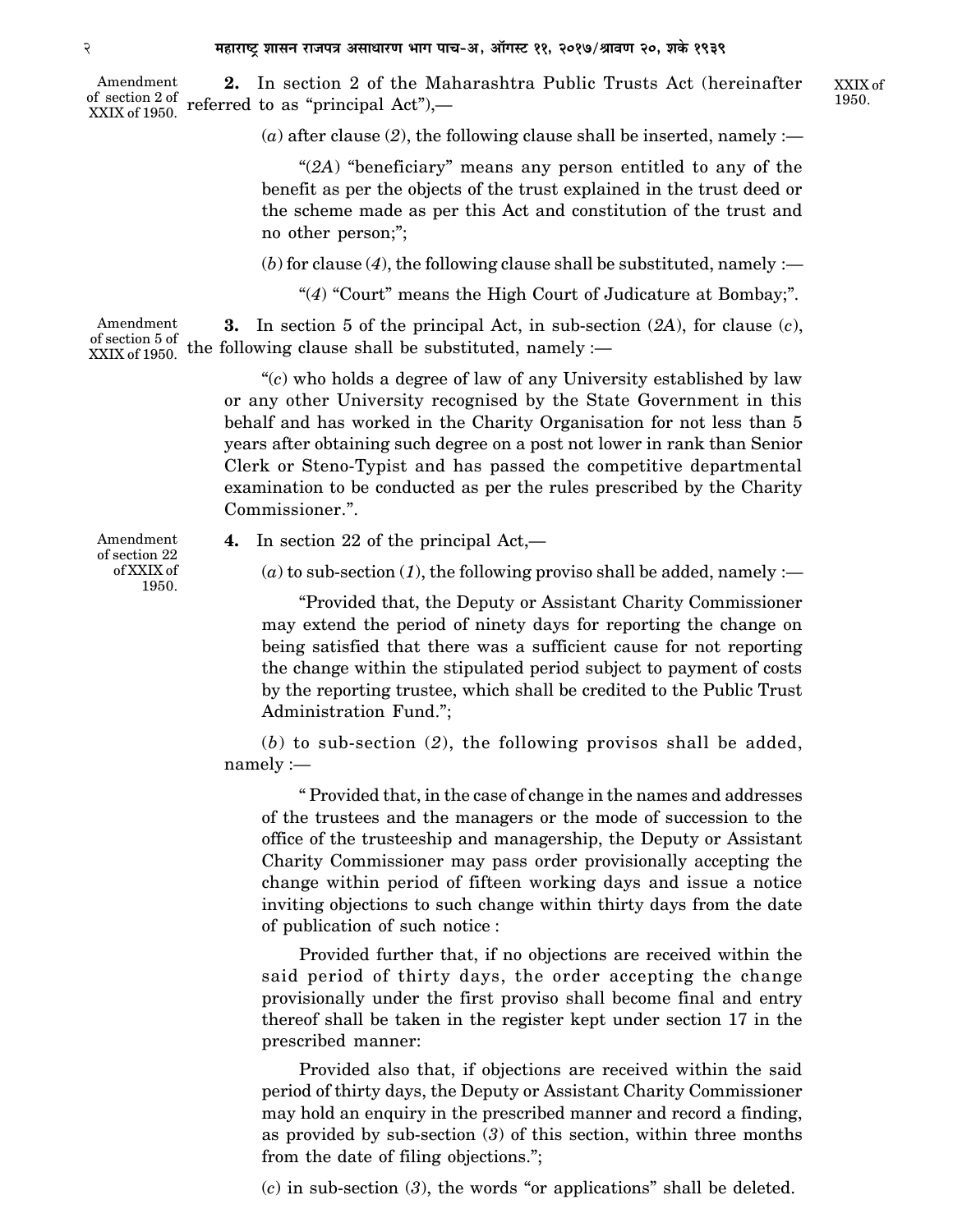**5.** In section 35 of the principal Act, in sub-section (*1*), after the second Amendment proviso, the following proviso shall be added, namely :—

"Provided also that, if any public trust has made the application to 1950. the Charity Commissioner for seeking the order granting the permission for investing the money in any other manner under the second proviso, the Charity Commissioner shall decide such application within three months from the date of receipt of such application and where it is not practicable so to do, the Charity Commissioner shall record the reasons for the same. ".

**6.** In section 36 of the principal Act,—

(*a*) in sub-section (*1*), after clause (*c*), the following provisos shall be  $\frac{d}{dx}$  of XXIX of added, namely :—

"Provided that, the Charity Commissioner may, before the transaction for which previous sanction is given under clause (*a*), (*b*) or (*c*) is completed, modify the conditions imposed thereunder, as he deems fit:

Provided further that, if such condition is of time limit for execution of any contract or conveyance, then application for modification of such condition shall be made before the expiry of such stipulated time.";

(*b*) after sub-section (*1*), the following sub-section shall be inserted, namely :—

"(*1A*) The Charity Commissioner shall not sanction any lease for a period exceeding thirty years under this Act.";

 $(c)$  to sub-section  $(2)$ , the following proviso shall be added, namely :—

"Provided that, no sanction shall be revoked under this section after the execution of the conveyance except on the ground that such sanction was obtained by fraud practiced upon the Charity Commissioner before the grant of such sanction.";

(*d*) after sub-section (*4*), the following sub-section shall be added, namely :—

" (*5*) Notwithstanding anything contained in sub-section (*1*), in exceptional and extraordinary situations where the absence of previous sanction contemplated under sub-section (*1*) results in hardship to the trust, a large body of persons or a *bona fide* purchaser for value, the Charity Commissioner may grant *ex-post facto* sanction to the transfer of the trust property by the trustees, if he is satisfied that,—

(*a*) there was an emergent situation which warranted such transfer,

(*b*) there was compelling necessity for the said transfer,

(*c*) the transfer was necessary in the interest of trust,

(*d*) the property was transferred for consideration which was not less than prevalent market value of the property so transferred, to be certified by the expert,

(*e*) there was reasonable effort on the part of trustees to secure the best price,

Amendment of section 36 1950.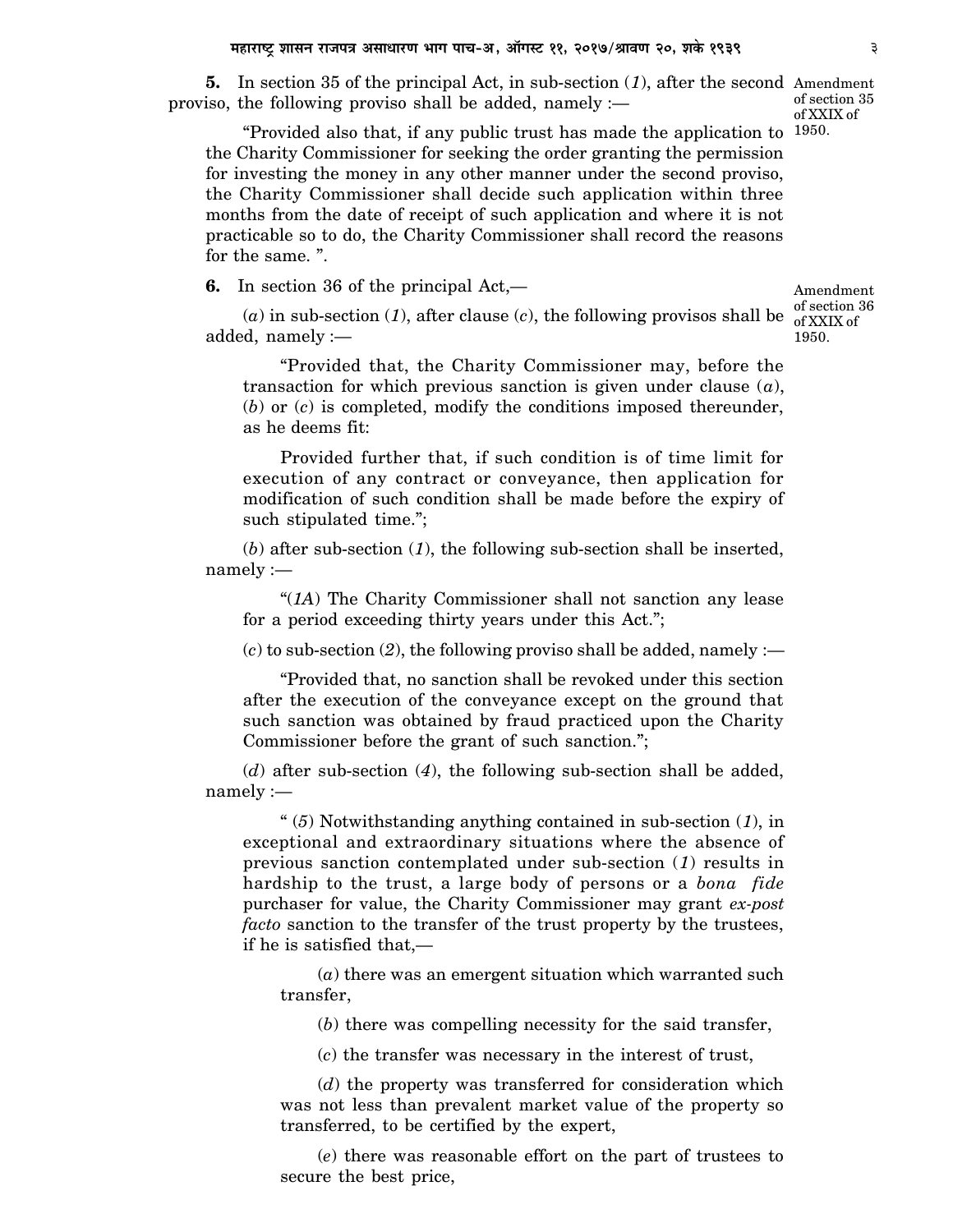(*f*) the trustees actions, during the course of the entire transaction, were bonafide and they have not derived any benefit, either pecuniary or otherwise, out of the said transaction, and

(*g*) the transfer was effected by executing a registered instrument, if a document is required to be registered under the law for the time being force.".

**7.** In section 36A of the principal Act, after sub-section (*3*), the following sub-section shall be inserted, namely :— Amendment of section 36A of XXIX of

1950.

"(*3A*) Notwithstanding anything contained in sub-section (*3*), in exceptional and extraordinary situations where the absence of previous sanction contemplated under sub-section (*3*) results in hardship to the trust, beneficiary or *bona fide* third party, the Charity Commissioner may grant *ex-post facto* sanction to borrow moneys from any nationalized bank or the Scheduled Bank, by the trustees.".

**8.** In section 41 of the principal Act, in sub-section (*2*), for the words and figures "Subject to the provisions of section 72, the order" the words "The order" shall be substituted. Amendment of section 41 of XXIX of 1950.

**9.** In section 41A of the principal Act, to sub-section (*1*), the following of section 41A proviso shall be added, namely : of XXIX of P<sup>10</sup>

> " Provided that, if any application is made by the trustee of any trust for seeking directions under sub-section (*1*), the Charity Commissioner shall decide such application within three months from the date of its receipt and if it is not practicable so to do, the Charity Commissioner shall record the reasons for the same.".

Amendment of section 41D of XXIX of 1950.

Amendment

1950.

**10.** In section 41D of the principal Act,—

(*a*) for sub-section (*2*), the following sub-section shall be substituted, namely :—

" $(2)$  (*a*) When the Charity Commissioner proposes to take action under sub-section (*1*), the Charity Commissioner may issue notice to the trustee or the person against whom the action is proposed to be taken only when he finds that there is *prima facie* material to proceed against the said person.

(*b*) The trustee or person to whom a notice under clause (*a*) is issued, shall submit his reply thereto within fifteen days from the date of receipt of notice.

(*c*) If the person fails to give reply to the notice issued under clause (*a*) or the Charity Commissioner finds that the reply is not satisfactory, the Charity Commissioner shall frame charges against the said person within fifteen days of the filing of the reply or the default in the filing of reply, as the case may be, and give the said person an opportunity of meeting such charges and after considering the evidence adduced against him and in his favour, may pass order regarding suspension or removal or dismissal within three months from the date of framing of charges. If it is not practicable for the Charity Commissioner to issue notice, frame charges and pass final orders within stipulated time, he shall record reasons for the same.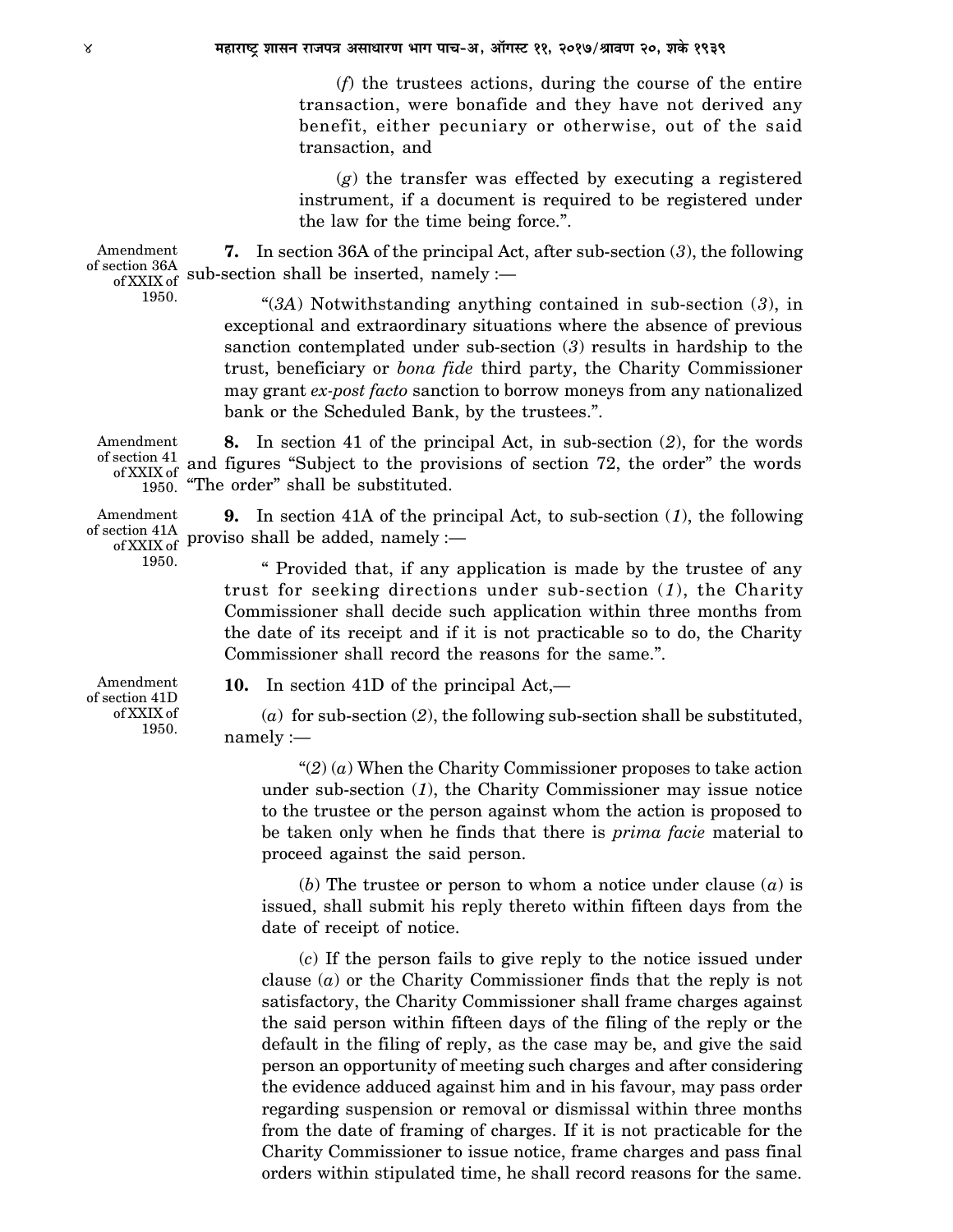(*d*) The order of suspension, removal or dismissal shall state the charges framed against the trustee, his explanation, if any, and the finding on each charge, with reasons therefor.";

(*b*) sub-section (*5*) shall be deleted;

(*c*) for sub-section (*6*), the following sub-section shall be substituted, namely :—

 "(*6*) An appeal shall lie to the Court against the order made under sub-section (*1*), as if such decision was a decree of a district court as a court of original jurisdiction from which an appeal lies, within sixty days from the date of the order.".

**11.** In section 41E of the principal Act, sub-sections (*4*), (*6*) and (*7*) shall Amendment be deleted.

of section 41E of XXIX of 1950.

of section 47 of XXIX of 1950.

**12.** In section 47 of the principal Act, for sub-section (*5*), the following Amendment sub-section shall be substituted, namely :—

"(*5*) An appeal shall lie to the Court against the order of Charity Commissioner under sub-section (*2*), as if such order was a decree of a district court as a court of original jurisdiction from which an appeal lies, within sixty days from the date of the order, which shall otherwise be final.".

**13.** In section 50 of the principal Act,—

 $(a)$  for clause  $(ii)$ , the following clause shall be substituted, namely  $:$ — of XXIX of

" (*ii*) where a direction or decree is required to recover the possession of or to follow a property belonging or alleged to be belonging to a public trust or the proceeds thereof or for an account of such property to preceeds from a trustee, ex-trustee, alienee or any other person but not a person holding adversely to the public trust, trespasser, licensee or tenant,";

(*b*) in clause (*iv*), sub-clause (*h*) shall be deleted;

(*c*) after the third proviso, the following *Explanation* shall be added, namely :—

"*Explanation*.—In this section, "Court" means, in the Greater Mumbai, the City Civil Court and elsewhere, the District Court.".

**14.** In section 50A of the principal Act,—

(*a*) in sub-sections (*1*), (*2*) and (*3*) for the words "Charity of XXIX of Commissioner", wherever they occur, the words "Assistant or Deputy 1950. Charity Commissioner" shall be substituted; of section 50A

(*b*) for sub-section (*4*), the following sub-section shall be substituted, namely :—

" (*4*) The scheme framed under sub-section (*1*) or sub-section (*2*) or modified under sub-section (*3*) shall, subject to the decision of the Charity Commissioner under section 70, have effect as a scheme settled or altered, as the case may be, under a decree of a Court under section 50.".

Amendment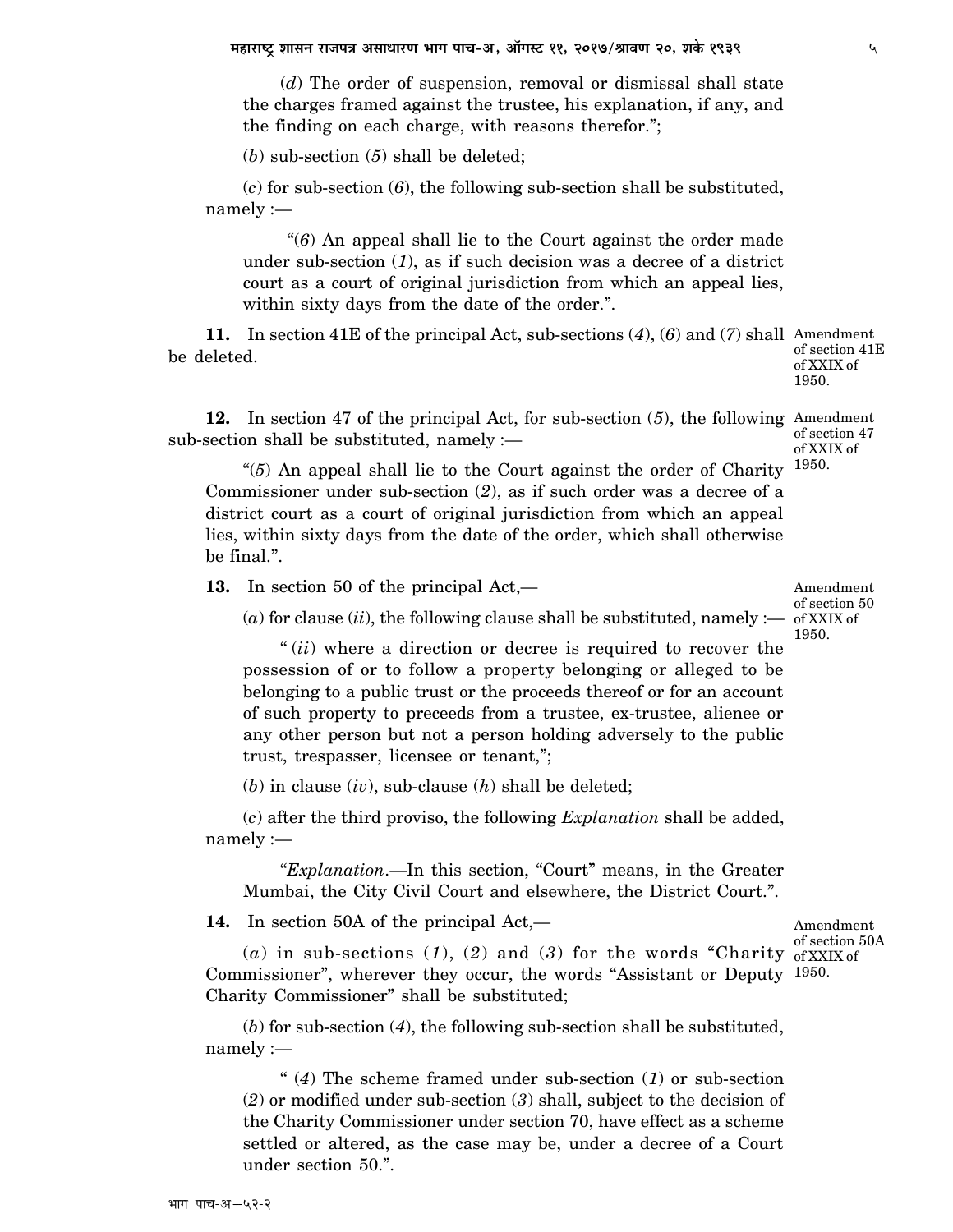Amendment of section 51 of XXIX of 1950.

**15.** In section 51 of the principal Act,—

(*a*) for sub-section (*2*), the following sub-section shall be substituted, namely :—

"(*2*) If the Charity Commissioner refuses his consent to the institution of the suit under sub-section (*1*), the persons applying for such consent may file an appeal to the Court, as if such order was an order passed by the District Court from which an appeal lies, within sixty days from the date of the said order, which shall otherwise be final.";

(*b*) sub-section (*4*) shall be deleted.

**16.** For section 55 of the principal Act, the following section shall be of section 55 substituted, namely :— Substitution<br>of section 55 of XXIX of  $\cdot$ <sup>5 UL</sup>

1950.

Cypres.

**"55.** (*1*) If upon an application made to him or otherwise, the Assistant or Deputy Charity Commissioner is of the opinion that,—

(*a*) the original object for which the public trust was created has failed ;

(*b*) the income or any surplus balance of any public trust has not been utilized or is not likely to be utilized;

(*c*) in the case of a public trust other than a trust for a religious purpose, it is not in public interest expedient, practicable, desirable, necessary or proper to carry out wholly or partially the original intention of the author of the public trust or the object for which the public trust was created and that the property or the income of the public trust or any portion thereof should be applied to any other charitable or religious object ; or

(*d*) in any of the cases mentioned in sections 10 to 13 or in regard to the appropriation of the *dharmada* sums held in trust under section 54, the directions of the Charity Commissioner are necessary then,

the Assistant or Deputy Charity Commissioner shall pass appropriate orders after making an enquiry and make a report to the Charity Commissioner.

(*2*) The Charity Commissioner may *suo motu* or on the report of Assistant or Deputy Charity Commissioner, give directions and in giving such directions, he shall give effect to the original intention of the author of the public trust or object for which the public trust was created.

(*3*) The Charity Commissioner may direct the property or income of the public trust or any portion thereof to be applied cypres to any other charitable or religious objects. In doing so, it shall be lawful for the Charity Commissioner to alter any scheme already settled or to vary the terms of any decree or order already passed in respect of the public trust or the conditions contained in the instrument of the public trust.

(*4*) An appeal shall lie against the decision or order passed by the Charity Commissioner under sub-section (*2*) or, as the case may be, sub-section (*3*) of this section to the Court, as if such order was a decree passed by the District Court from which an appeal lies, within sixty days from the date of the said order, which shall otherwise be final.".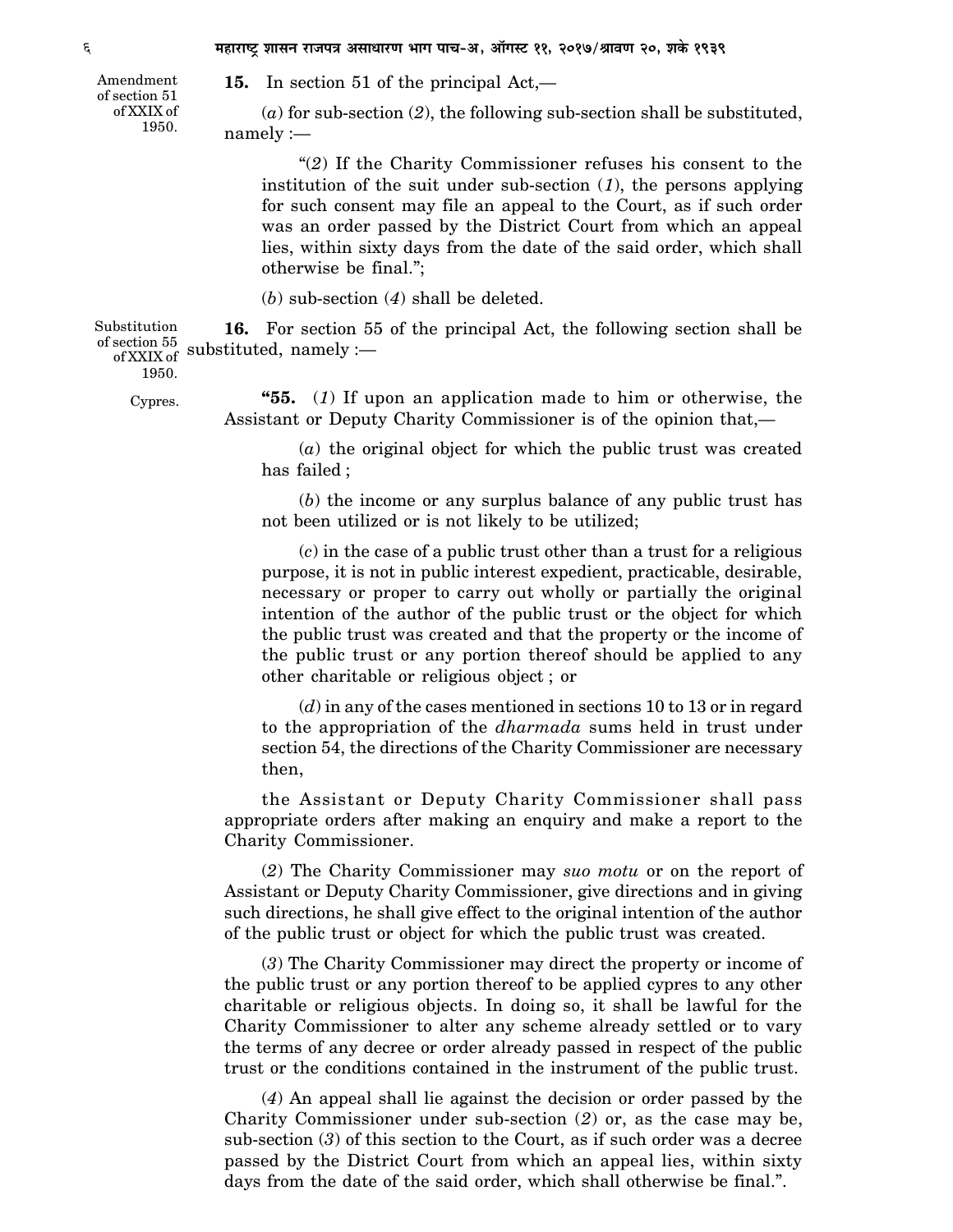**17.** Section 56 of the principal Act shall be deleted.

**18.** Section 56A of the principal Act shall be deleted.

**19.** In section 68 of the principal Act, after clause (*e*), the following Amendment of clauses shall be inserted, namely :—

" $(e-1)$  to encourage and facilitate the better administration of public trusts to make them litigation free;

(*e-2*) to accept resignation of a trustee who has submitted it to the trust and not reported by the other trustees and treat it as a report under section 22 and decide the same after making the necessary enquiry therefor;

(*e-3*) to frame or modify schemes under section 50A ;

(*e-4*) to pass appropriate order and make a report under section 55;".

**20.** In section 69 of the principal Act,—

(*a*) for clause (*b*), the following clause shall be substituted, namely :—

 "(*b*) power to entertain and dispose off appeals from the 1950. findings of the Deputy or Assistant Charity Commissioner under sections 20, 22 and 28, and order under sections 50A and 79 ;";

(*b*) clause (*ll*) shall be deleted;

 $(c)$  for clause  $(n)$ , the following clause shall be substituted, namely :—

 "(*n*) power to give notice to trustees for the cypres application of the trust money and to pass appropriate orders for the same;".

**21.** In section 70 of the principal Act, in sub-section (*1*),—

(*a*) after clause (*c-1*), the following clause shall be inserted, of section 70 namely : of XXIX of 1950.

" $(c-2)$  the order under section 50A;";

 $(b)$  after clause  $(d)$ , the following clause shall be inserted, namely :—

"  $(d-1)$  an order under sub-section  $(1)$  of section 79;".

**22.** In section 70A of the principal Act, in sub-section (*2*) for clause (*b*) Amendment the following clause shall be substituted, namely: of section 70A of XXIX of

"(*b*) in which an order has been passed in an appeal made under 1950. section 70.".

**23.** Section 71 of the principal Act shall be deleted.

**24.** Section 72 of the principal Act shall be deleted.

25. To section 73 of the principal Act, the following proviso shall be Amendment added, namely :—

of section 73 of XXIX of 1950.

Deletion of section 71 of XXIX of 1950. Deletion of section 72 of XXIX of 1950.

"Provided that, while holding enquiry under section 22 of the Act, the Assistant or Deputy Charity Commissioner shall record the evidence in the form of affidavits only subject to the cross-examinations of the deponent, if permitted by him in appropriate case.".

Deletion of section 56 of XXIX of 1950.

Deletion of section 56A of XXIX of 1950.

section 68 of XXIX of 1950.

Amendment of section 69 of XXIX of

Amendment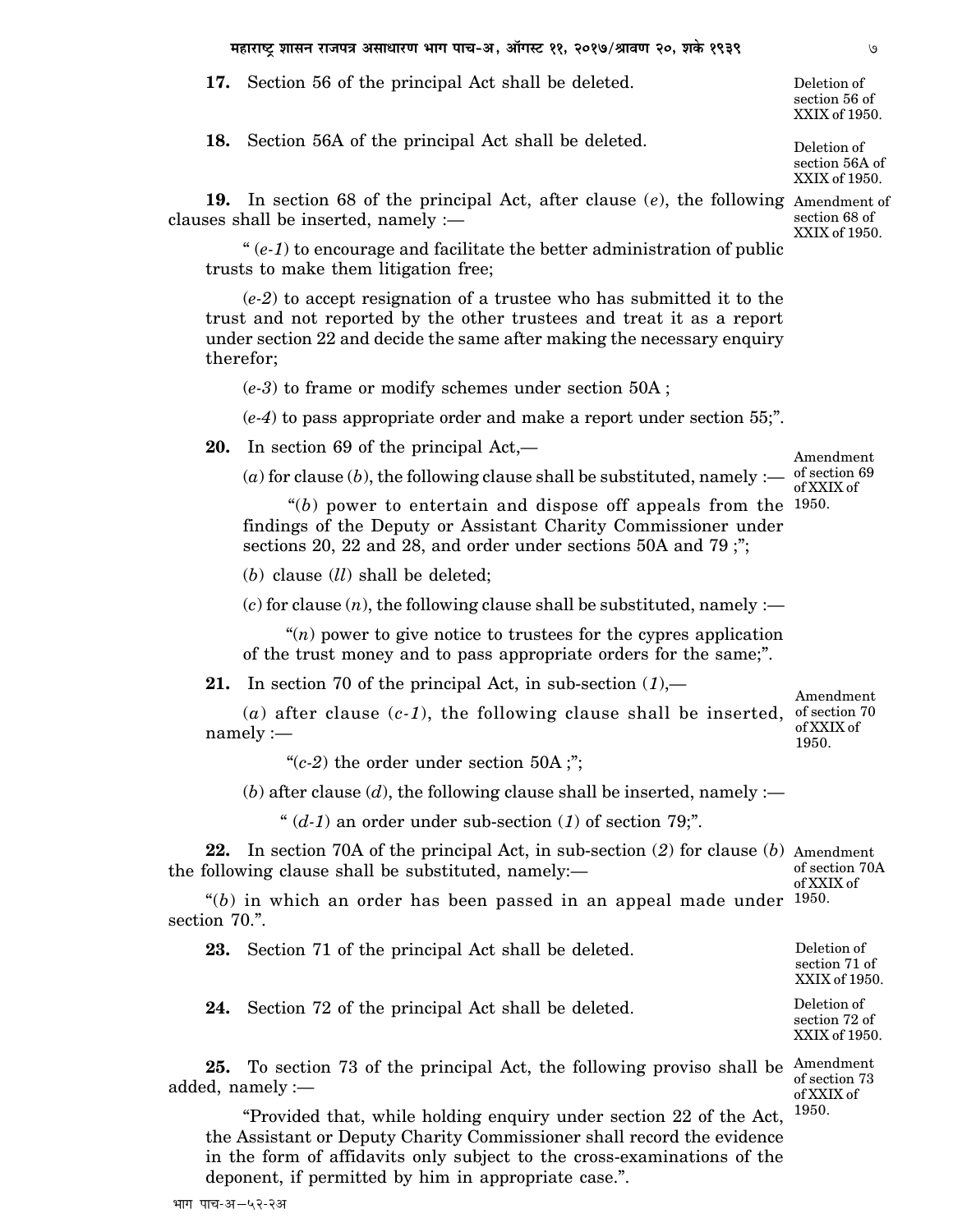**26.** For section 74A of the principal Act, the following section shall be of section 74A **EXAMPLE 1** of section 74A "**74A**. When the State Government so directs, the Charity Commissioner, Joint Charity Commissioner or Director of Accounts or any Deputy or Assistant Charity Commissioner shall be deemed to be a civil court within the meaning of sections 345 and 346 of the Code of Criminal Procedure, 1973." **27.** For section 77 of the principal Act, following shall be substituted, of section 77  $\frac{1}{100}$  :— "**77.** All sums payable under the provisions of this Act or rules, if not paid shall notwithstanding anything contained in any law be recoverable as an arrear of land revenue.". **28.** For section 79 of the principal Act, the following section shall be of section 79 substituted, namely :— "**79.** (*1*) Any question, whether or not a trust exists and such trust is a public trust or particular property is the property of such trust, shall be decided by the Deputy or Assistant Charity Commissioner as provided by this Act. (*2*) An appeal shall lie against such decision of the Assistant or Deputy Charity Commissioner to the Charity Commissioner under section 70.". **29.** In section 79CC of the principal Act, for sub-section (*3*), the following sub-section shall be substituted, namely :— "(*3*) An appeal shall lie against an order awarding compensation under sub-section (*2*) if made by the Deputy or Assistant Charity Commissioner to the Charity Commissioner whose decision shall be final and the provisions of section 70 shall apply to such appeal.". **30.** For section 82 of the principal Act, the following section shall be substituted, namely :— " **82.** No court inferior to that of a Metropolitan Magistrate or a Judicial Magistrate of the First Class shall try an offence punishable under this Act.". **31.** In section 84 of the principal Act, in sub-section (*2*),— (*a*) clause (*o*) shall be deleted; Charity Commissioner, Joint Charity Commissioner, Deputy or Assistant Charity Commissioner, etc. to be civil court within sections 345 and 346 of the Code of Criminal Procedure, 1973. Substitution of XXIX of sul 1950. Substitution of XXIX of Hal 1950. Recovery of sums under the Act and rules. Substitution of XXIX of  $\,$ <sup>5 UL</sup> 1950. Decision of property as public trust property. Trial of offences under this Act. Amendment of section 79CC of XXIX of 1950. Substitution of section 82 of XXIX of 1950. Amendment of section 84 of XXIX of 1950. 2 of 1974.

(*b*) clause (*u*) shall be deleted.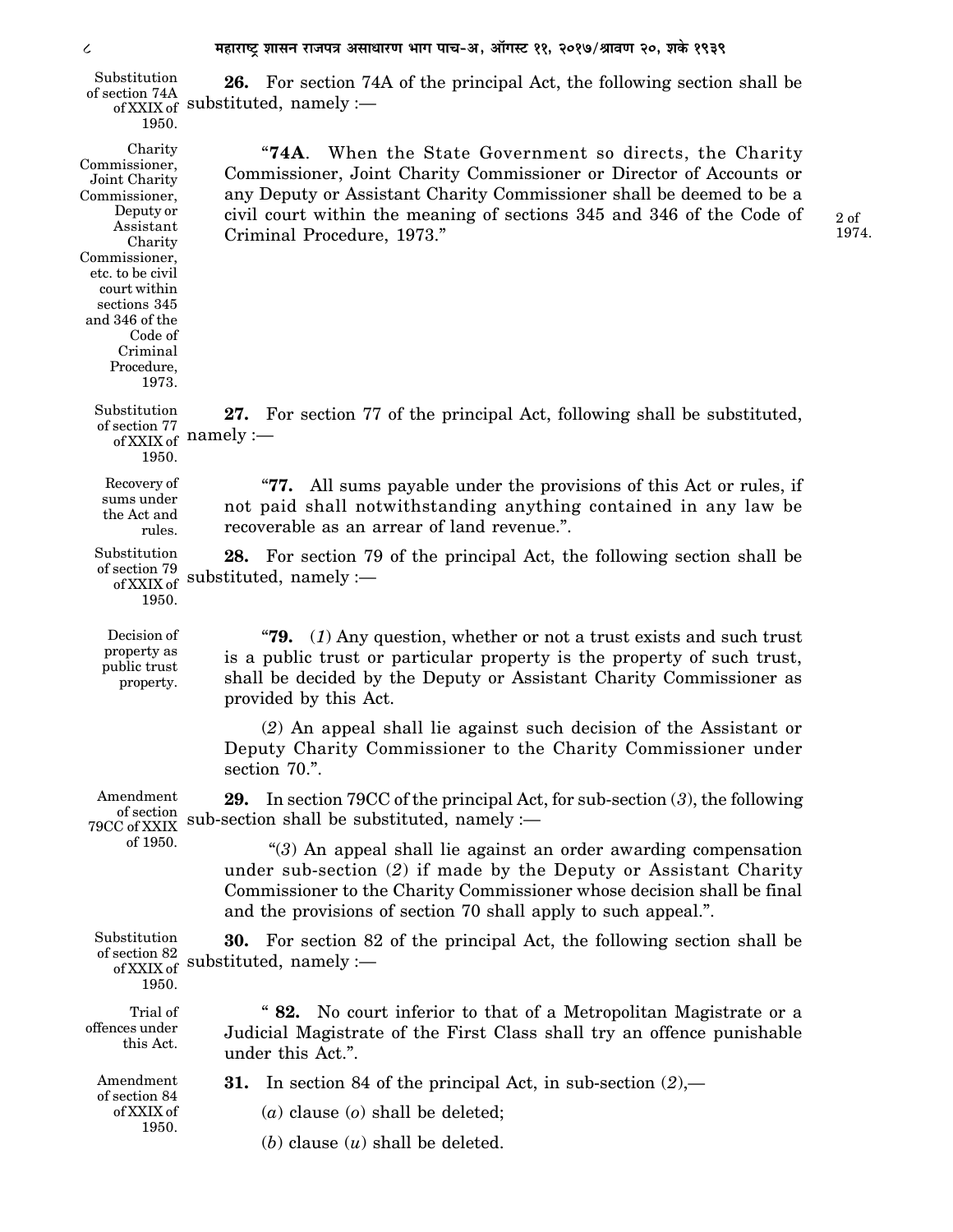**32.** In the Schedule B appended to the principal Act,—

(*a*) in entry relating to section 50A, in column (2) for the word of XXIX of "Charity Commissioner" the words "Assistant or Deputy Charity 1950. Commissioner" shall be substituted; of Schedule B

 $(b)$  after entry relating to section  $51(1)$ , the following entry shall be inserted, namely :—

"  $51(2)$  Appeal to the Court against Rs. 100";

the decision of the Charity Commissioner.

 (*c*) in entry related to section 55, in column (2), for the word "Court" the words "Assistant or Deputy Charity Commissioner" shall be substituted;

(*d*) entry relating to section 56A shall be deleted;

(*e*) in entry related to section 70(*1*), in column (*2*), for the words, brackets and figures "or order under sub-section (*3*) of section 54" the words, figures, letter and brackets "or order under section 50A, sub-section (*3*) of section 54 and sub-section (*1*) of section 79" shall be substituted;

(*f*) entry relating to section 71(*1*) shall be deleted;

 $(g)$  entry relating to section 72(1) shall be deleted;

(*h*) entry relating to section 72(*4*) shall be deleted.

**33.** For the removal of doubts, it is hereby declared that nothing in the Removal of Maharashtra Public Trusts Act, as amended by the Maharashtra Public Trusts doubts. (Second Amendment) Act, 2017 (hereinafter referred to as "the said Amendment Act of 2017"), shall affect the applications or appeals pending before any Civil Court on the date of commencement of the said Amendment Act of 2017; and such applications or appeals shall be dealt with and disposed of by such Court in accordance with the law as its stood prior to the date of commencement of the said Amendment Act of 2017. 1950. Mah. of 2017.

Amendment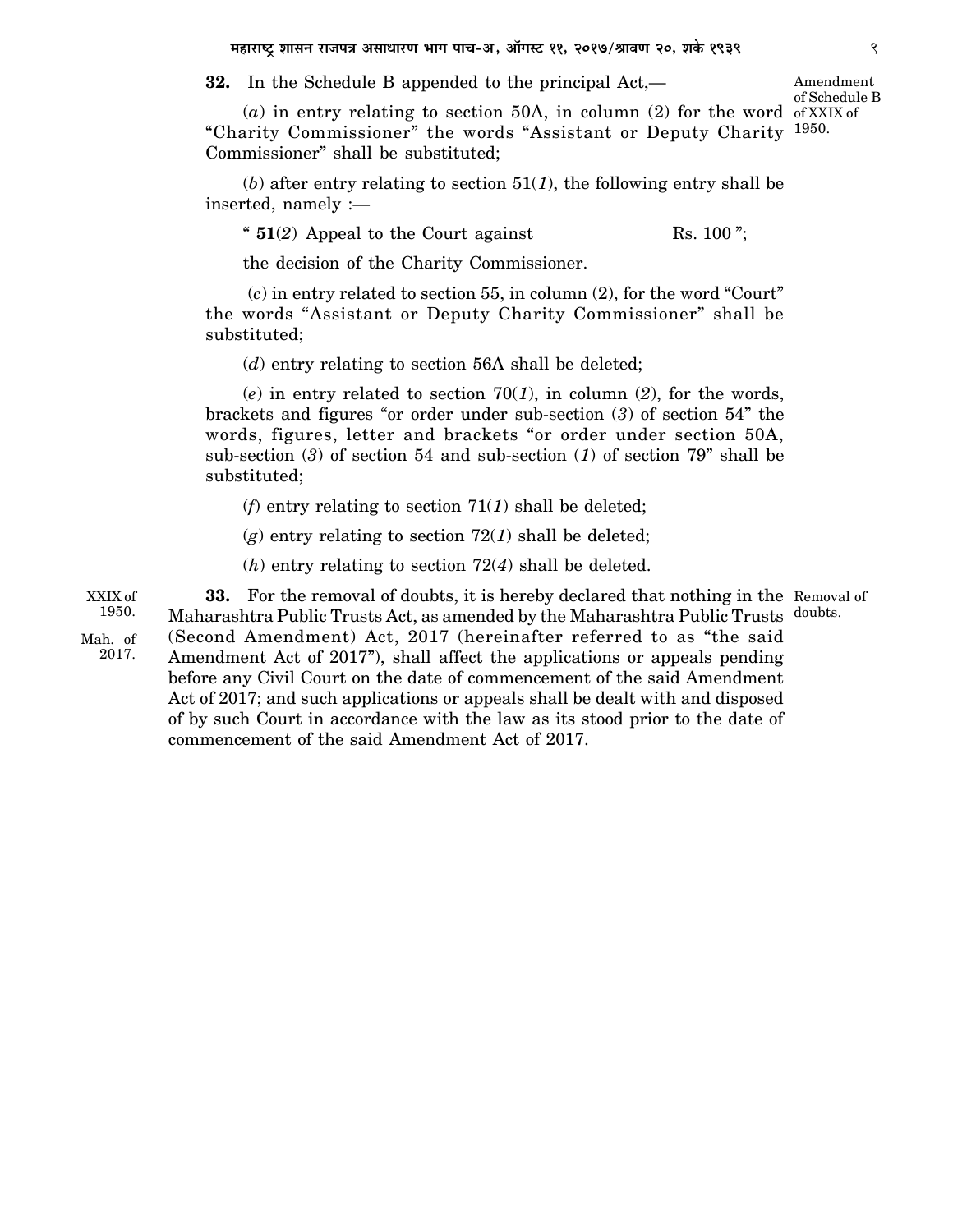#### STATEMENT OF OBJECTS AND REASONS.

The Maharashtra Public Trusts Act (XXIX of 1950) regulates and makes better provisions for the administration of public religious and charitable trusts in the State of Maharashtra. More than 8 lac trusts have been registered in the State under the said Act.

Though, the said Act contains comprehensive provisions to regulate the trusts, yet, it is noticed that the proceedings under various provisions of the Act remain pending for the inordinately long period and thereby result in hindrances in the advancement of public religious and charitable objects.

2. The State Government is concerned with the huge pendency of cases before the authorities under the Act, especially the change reports, more particularly the uncontested change reports, to make entries in the registers kept under section 17 of the said Act. The Government had, therefore, constituted a committee *vide* order dated 13th January, 2016, under the Chairmanship of Shri A. J. Dholakiya, Charity Commissioner (Retired), and comprising Shri S. B. Savle, the Charity Commissioner and other officers, to propose amendments in the Maharashtra Public Trust Act, to expedite the disposal of the change reports by the Assistant or Deputy Charity Commissioners and also the proceedings before the other authorities under the said Act. The committee gave its report and suggested comprehensive amendments to the said Act.

3. It was further noticed that the said Act has created a hierarchy of authorities and courts, with a series of appeals, applications or revisions. Orders of the Charity Commissioner, for instance, have been made subject to challenge before the District Court, the Maharashtra Revenue Tribunal and Divisional Commissioner. This multiplicity of proceedings and forums under the Act, when a substantial number of judicial officers of the rank of District Judge, discharge the functions of Charity Commissioner and Joint Charity Commissioner has been found to be unwarranted and even anomalous. In the case of Vidharbha Youth Welfare Society V/s. Sandeep Ram Meghe, (Civil Revision No. 84/2015), the Hon'ble Bombay High Court, in terms, observed that "It is somewhat anomalous to allow the adjudication of some types of disputes by Civil Court, District Court, the Maharashtra Revenue Tribunal, particularly when the Judicial Officers of the rank of District Judge presides over as Joint Charity Commissioner. It has given rise to conundrum." The High Court recommended that on the lines of Maharashtra Co-operative Societies Act, 1960, where all types of disputes are to be decided by Co-operative Courts or Appellate Courts, the Maharashtra Public Trusts Act is required to be revisited.

4. Keeping in view the objectives of expeditious and swift disposal of proceedings by the authorities within the organisation administering the said Act and doing away with multiple authorities or forums and proceedings and further streamlining the proceedings before the authorities under the Act by providing time limits and incorporating enabling provisions, it was found absolutely necessary to amend the provisions of the said Act and introduce, *inter alia*, the following amendments :—

(*a*) As it was found that the supervisory jurisdiction of the District Court over the charity organisation was being misused to prolong the finality to proceedings, the definition of "Court" under section 2 (*4*) is proposed to be amended to mean 'High Court of Judicature at Bombay'. Consequently, remedy of applications against the orders of the Charity Commissioner under section 72 is proposed to be deleted.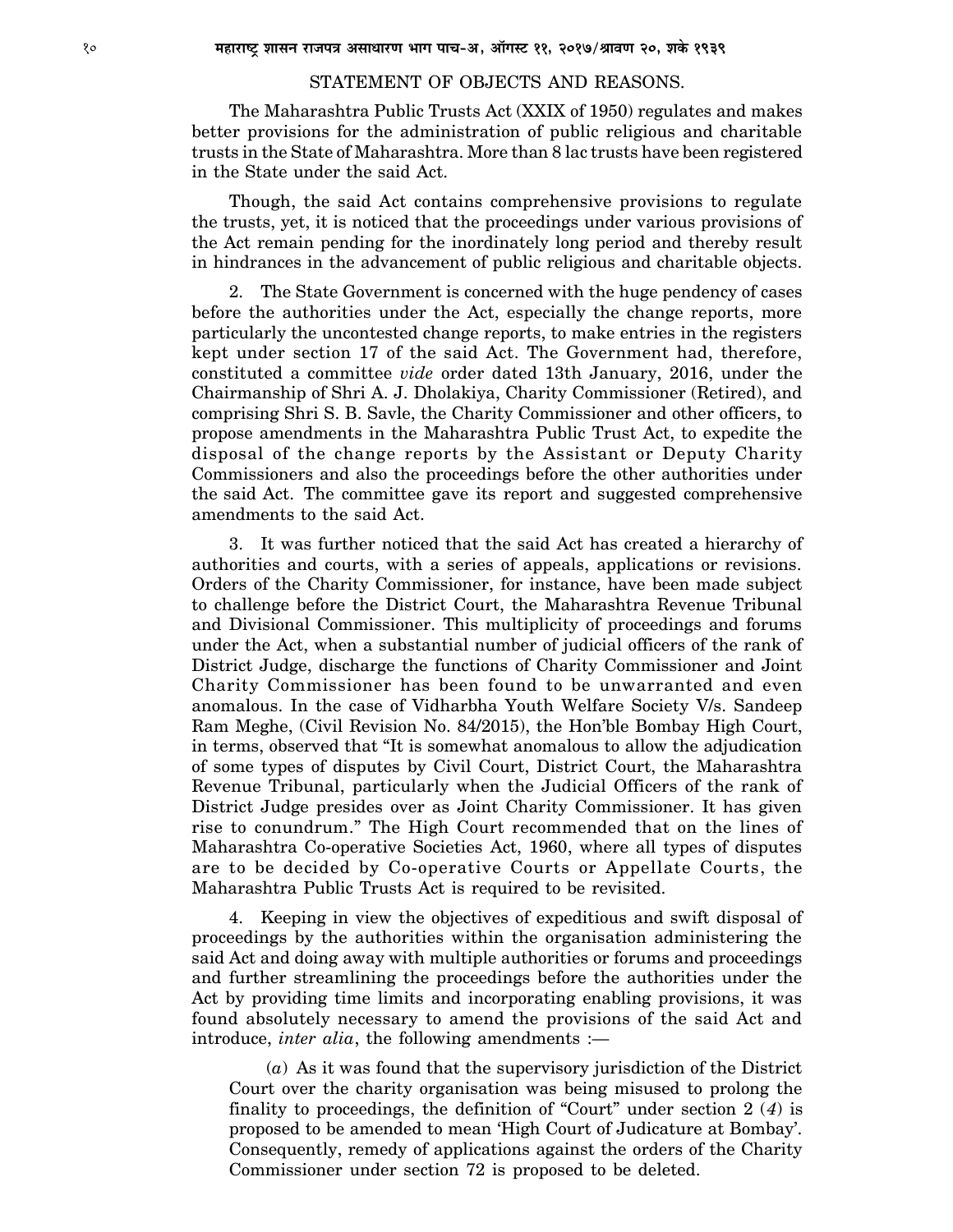(*b*) In the matter of change reports,-—

(*i*) make an enabling provision to allow the extension of period of 90 days in reporting change by adding a proviso to sub-section (*1*) of section 22;

(*ii*) to promote swift disposal and arrest the pendency of the change reports under section 22, certain provisos are proposed to be added to sub-section (*2*) to mandate the decision on the change reports within the stipulated period, and also provide for a mechanism for provisional acceptance of change reports and attach finality to the orders of provisional acceptance of change in uncontested matters.

(*c*) To make provisions in section 36 which enable the Charity Commissioner to modify the conditions imposed while giving sanction for the transfer and disposal of the public trust property and put restrictions on the belated challenge to the order of granting sanction after the execution of conveyance, except on the ground of fraud.

(*d*) To invest authority with the Charity Commissioner to grant *ex-facto* sanction under section 36 and 36A in exceptional and extraordinary situations, where the absence of previous sanction results in extreme hardship.

(*e*) To provide time limit for deciding applications seeking directions under section 41A (*1*).

(*f*) To streamline the procedure for exercising power of suspension, removal and dismissal of trustees under section 41D and provide time limit for the same.

(*g*) To invest the Assistant or Deputy Charity Commissioners with authority to frame or modify scheme under section 50A and make the order subject to appeal to the Charity Commissioner.

(*h*) To do away with the supervisory and advisory jurisdiction of the District Courts in the matter of Cypres application of the income and property of the Trust and instead empower the Charity Commissioners to exercise the powers under section 55 in all respects.

(*i*) To do away with the proceedings before the Maharashtra Revenue Tribunal and Divisional Commissioner.

Consequent to the aforesaid insertion, deletion and substitution, suitable consequential amendments are proposed in the various sections, including Schedule B of the said Act.

5. The Bill seeks to achieve the above objectives.

Dated the 10th August 2017. Chief Minister

Mumbai, DEVENDRA FADNAVIS,